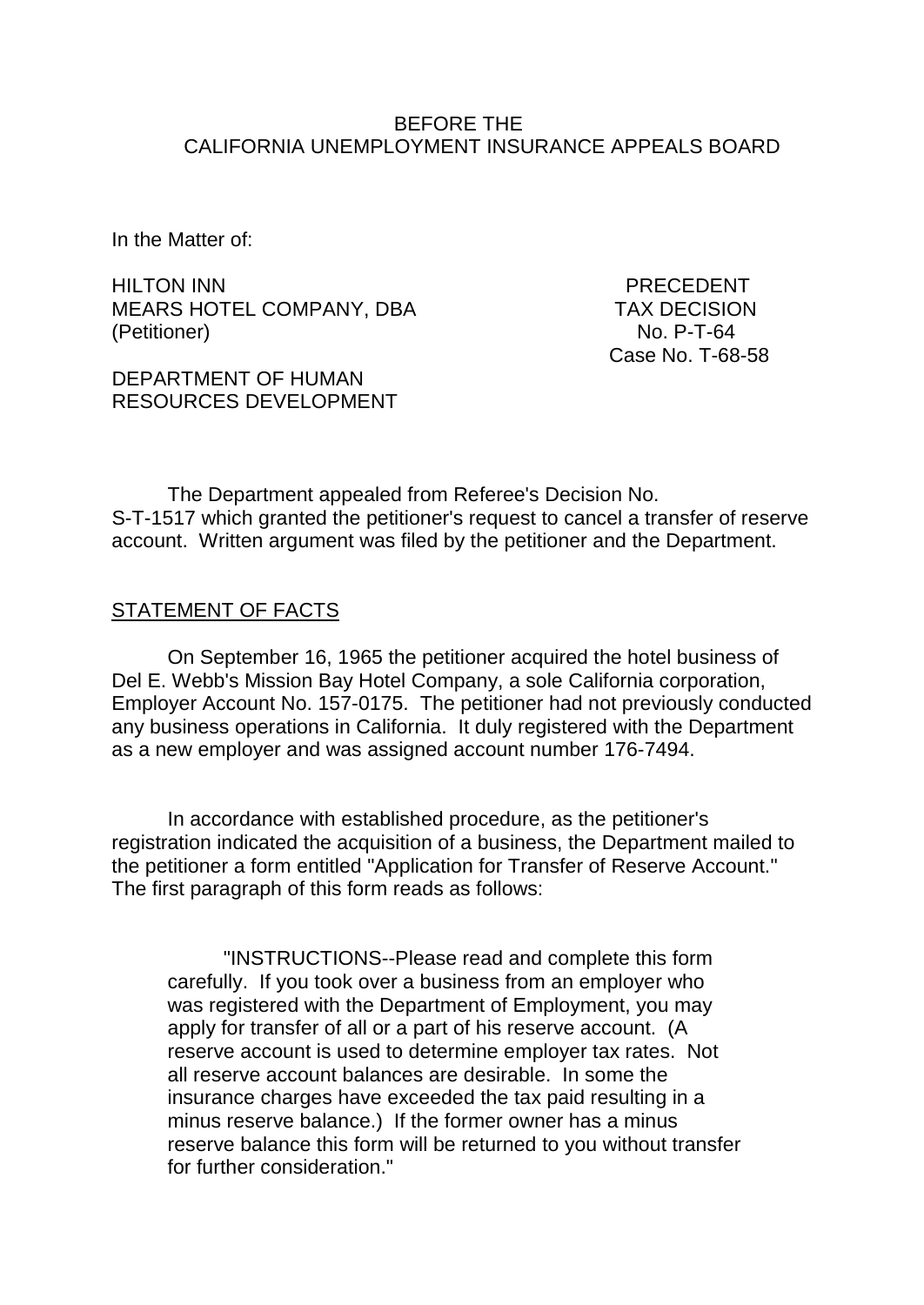The form also prominently featured the statement:

"YOU HAVE 90 DAYS AFTER ACQUIRING THE BUSINESS TO FILE THIS APPLICATION. Beyond this period of time any application for transfer may have to be denied or restricted."

This form was received by the petitioner's auditor who was newly arrived in California. He had extensive hotel accounting experience and was generally aware of reserve account and merit rating provisions under employment insurance laws in other states. However, he was not familiar with matters arising under the California Unemployment Insurance Code. On November 20, 1965 the auditor completed the transfer application, signed it and returned the form to the Department. Above his signature was the printed notation:

"SIGN AND DATE: I/we hereby make application for transfer of reserve account and certify that the above information is correct to the best of our knowledge and belief."

In conformity with section 1052 of the code, the Department on December 6, 1965 processed the petitioner's application for a complete reserve account transfer and notified the petitioner that account number 157- 0175 had been transferred to its account. The "Notice of Reserve Account Transfer" showed the reserve balance being transferred as \$7,536.91 and the employer's contribution rate for the period from September 16 to December 31, 1965 as 3.2 percent.

Thereafter, a firm specializing in handling unemployment insurance matters for employers was engaged by the petitioner. This firm determined that during the period from July 1, 1964 through June 30, 1965 benefit charges to the transferred reserve account exceeded employer contributions during such period so that the reserve account balance as of June 30, 1965 was \$2,345.67. On June 4, 1966 a petition was filed to a referee requesting that the transfer of the predecessor employer's reserve account be cancelled.

It is contended by the petitioner that the Department should have noted the adverse reserve account experience between July 1, 1964 and June 30, 1965 and should have called this factor to the employer's attention prior to processing its application for transfer. The petitioner further contends that the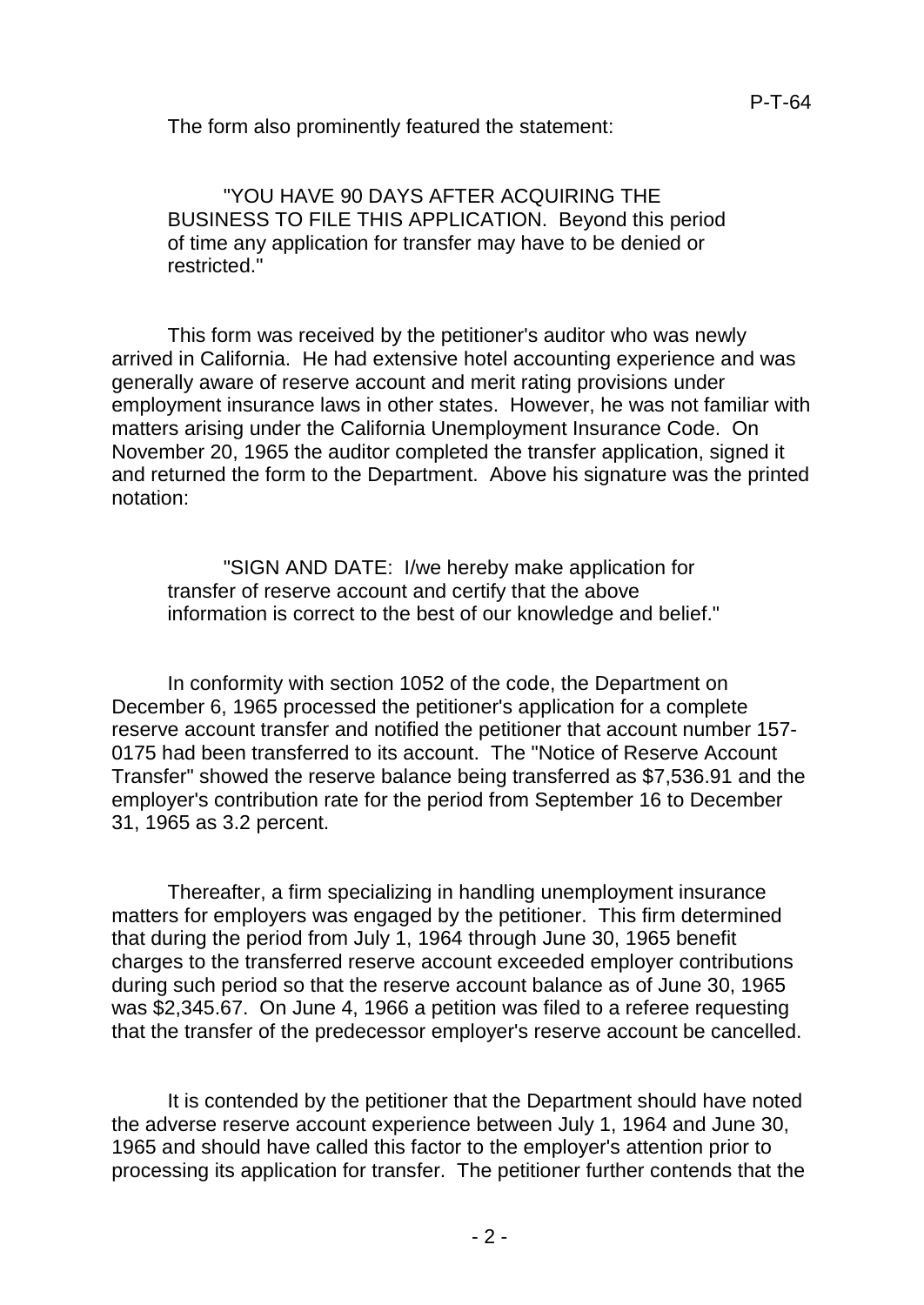### P-T-64

petitioner's auditor was inexperienced in reserve account transfer matters and he could not properly make a judgment whether to request transfer of reserve account until he received further information from the Department.

It is contended by the Department, citing documentation of legislative committee actions, that a 1955 amendment to section 1055 of the California Unemployment Insurance Code was intended only to provide relief by petition to a predecessor which felt that its reserve account had been improperly transferred, in whole or in part, to a successor. It further contends that there is no statutory authorization for any petition by a recipient of a reserve account transfer, since the statute requires that upon receipt of an application for transfer the appropriate transfer "shall" be accomplished. In rebuttal the petitioner states that the Department is inconsistent in this position in that the Application for Transfer states that a negative reserve balance will not be transferred without affording the applicant an opportunity for further consideration.

The documentary evidence introduced at the hearing before the referee shows that the petitioner suffered an 0.2 percent disadvantage in its balancing tax rate for the calendar year 1967.

#### REASONS FOR DECISION

Section 1051 of the Unemployment Insurance Code provides that an application for transfer of reserve account may be made by an employing unit that takes over the organization, trade, or business of any employer. Section 1052 of the code provides in part:

"1052. Upon receipt of the application the separate account, actual contribution and benefit experience and payrolls of the predecessor or that part thereof, as determined by authorized regulations, which pertains to the organization, trade, or business, or portion thereof acquired, shall be transferred to the successor employer for the purpose of determining its rate of contribution after such acquisition with the same effect for such purpose as if the operations of the predecessor had at all times been carried on by the successor. . . ."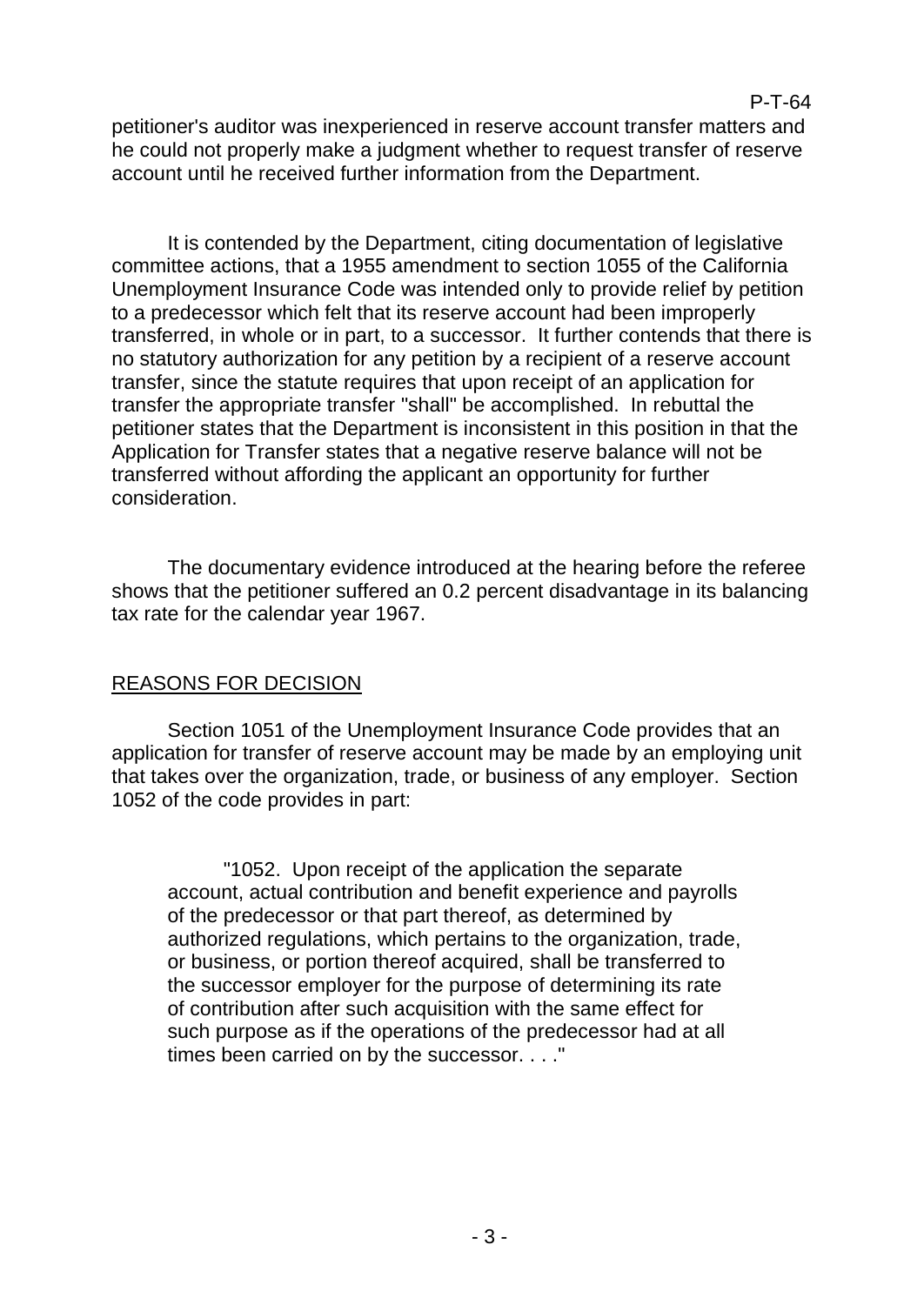P-T-64 Section 1055 of the code, as amended in 1955, reads in part as follows:

"1055. (a) In the event of a denial or granting of an application for transfer of reserve account, the director shall give notice to the employing unit making such application, and to the predecessor employing unit to whose reserve account the application relates, if such predecessor employing unit has continued in business as an employer. . . . Within 30 days after service of notice of denial or granting of transfer of reserve account any employing unit affected may file with a referee a petition for review. . . ."

Prior to 1954, section 1055 of the code stated in part:

"1055. In event of a denial of an application for transfer of reserve account, any interested party may petition for hearing before the Appeals Board . . . ."

An amendment to the statute in 1954 provided that the petition for such a hearing would be directed to a referee rather than to the Appeals Board.

The Department argues that section 1055 of the code does not allow a successor employer to petition for review of a transfer of reserve account. It urges that the 1955 amendment to code section 1055 was only intended to provide the means by which a predecessor employing unit could petition for review when its reserve account was transferred to someone else improperly. We do not agree with the Department in this respect. Notwithstanding the intent of the legislature in amending section 1055, we must follow certain rules in construing statutes.

In United States v. Goldenberg, 168 U.S. 95, 18 S. Ct. 3, the court held that the legislature must be presumed to know the meaning of words used in the enactment of a statute. In the case of Merriel v. Preston (1883), 135 Mass. 451, 455, Justice Holmes stated:

". . . There is a strong presumption in favor of giving words their natural meaning and against reading them as if they said something else . . . ."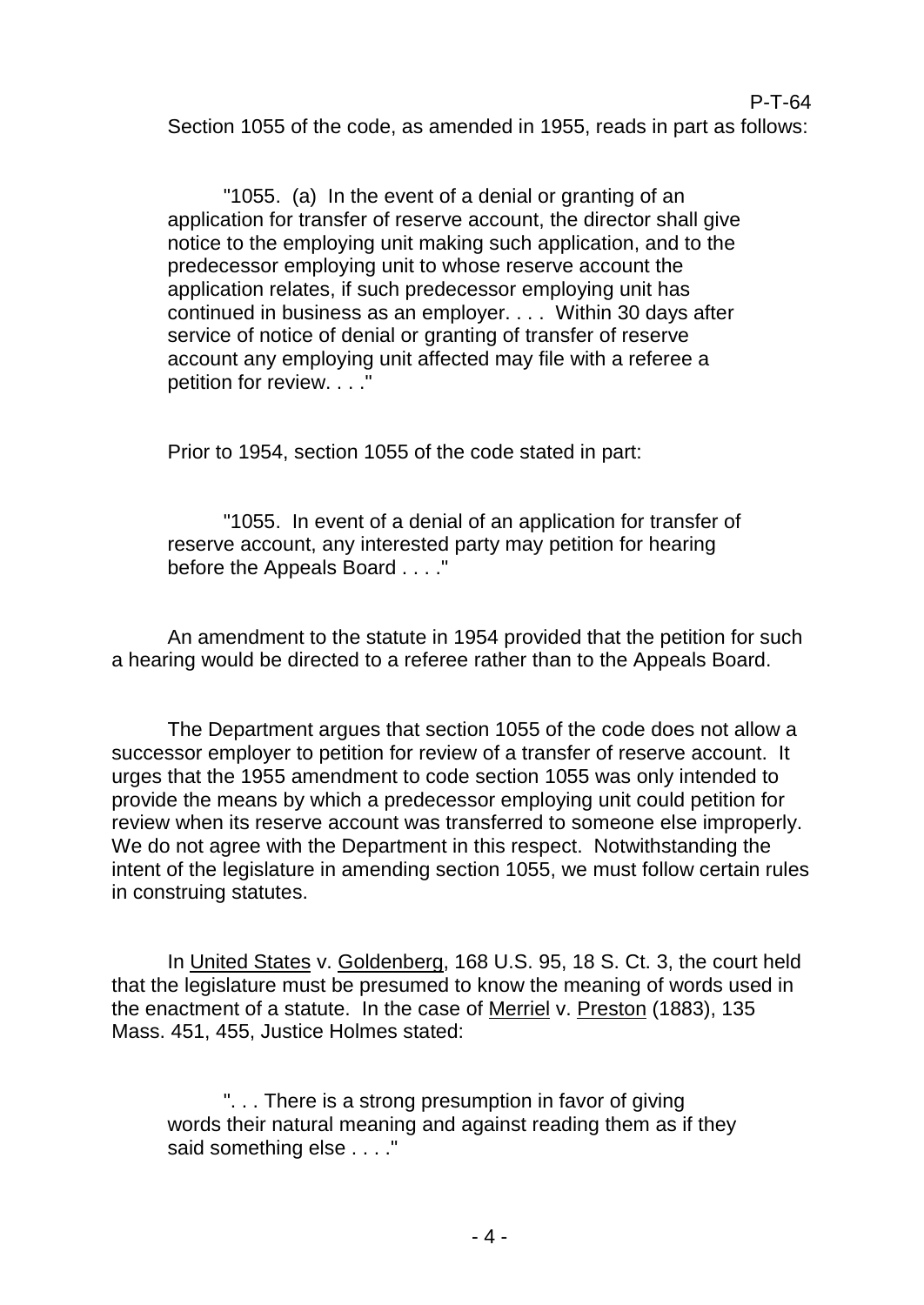P-T-64

A change of legislative purpose or intent will be inferred from an amendment materially changing the wording of a statute. (Lundquist v. Lundstrom, 94 C.A. 109, 270 P. 696; Hoffman v. McNamara, 102 C.A. 280, 282 P. 990; Gallichotte v. California Mutual Bldg. & Loan Assoc., 23 C.A. 2d 570, 74 P. 2d 73, 535; Hammond v. McDonald, 49 C.A. 2d 671, 122 P. 2d 232) Any essential change in the phraseology of a statutory provision will be taken as an indication of a change in the meaning rather than as an interpretation. (McGregor v. Burlingame, 159 C. 441, 114 P. 566; Young v. Three for One Oil Royalties, 1 C. 2d 639, 36 P. 2d 1065; Todd Estate, 17 C. 2d 270, 109 P. 2d 213)

Following the law as expressed by the courts regarding construction of statutes, we stated as follows in Benefit Decisions Nos. 6610 and 6612:

"The cardinal rule in the construction of statutes is to follow the legislative intent and that intent must be determined from the express language of the statute so far as possible. Where the meaning of the language of the statute is free from ambiguity, the intention of the legislature must be determined from that language, and it cannot be rewritten through interpretation to conform to a presumed intention which is not expressed, however desirable such a result might appear to be and even though the consequences of applying the express language would be to defeat the object of the statute . . . ."

In applying the rules of statutory construction to the present matter, it is our opinion the legislature, by the clear and unambiguous wording of section 1055, intended to allow either a predecessor or a successor employer to petition for a hearing before a referee. There are readily discernible situations in which a successor employer should be entitled to relief.

In Tax Decisions Nos. 1759 and 1909, which were decided prior to the 1955 amendment to section 1055, we held that the granting of a transfer of a reserve account was not appealable. However, in those cases, we did allow a petition for review by the successor employer on the theory that its appeal was from a statement of account and contribution rate. In effect, we reviewed whether there had been a proper transfer of reserve account. Under the present wording of section 1055, such a theory of review of the statement of account and contribution rate is unnecessary.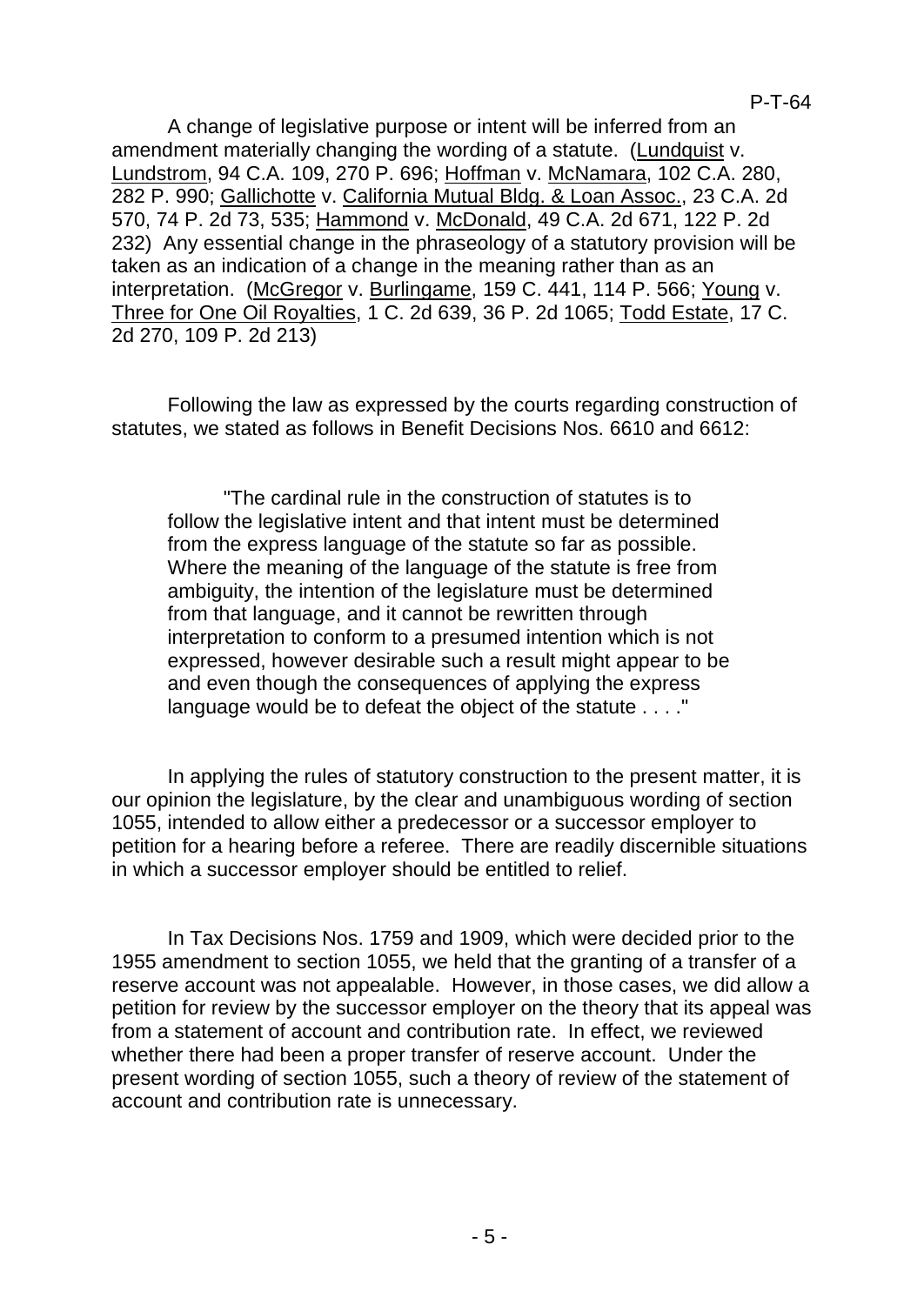The next question in issue in this matter is whether the transfer of a reserve account may be set aside.

The wording of section 1052 of the code specifies that the reserve account "shall be transferred." Section 15 of the code states that "shall" is mandatory and "may" is permissive. In 23 Ops. Cal. Atty. Gen. 68 the Attorney General stated:

". . . 'Shall' is ordinarily a word of mandatory meaning . . . although it may be deemed directory if the provisions of the statute, properly construed, appear to require it . . . ."

Under the wording of section 1052, it is clear that it is mandatory on the Department to transfer a reserve account when such transfer meets the test of being a proper transfer. Even though the Department's application for transfer forms advise an employer that "if the former owner has a minus reserve balance, this form will be returned . . . for further consideration," the Department must still effect the transfer unless such transfer is withdrawn by the applicant. The further issue presented is what relief may be had by the petitioner on its petition for review.

Generally, an administrative agency must apply applicable statutes and laws within the boundaries so circumscribed by such statutes. As a general rule, we are confined to following policies and standards set forth in applicable statutes. In Edwards v. United States, 91 Fed. 2d 767, the court stated:

"Congress may enact a general statute setting up definite standard of action, leaving to administrative official or board task of prescribing or interdicting particular courses of action within field covered by statute, and confining administrative discretion to effectuating clearly and definitely expressed policies and standards in statutes."

In California Employment Stabilization Commission v. Payne, 187 P. 2d 703, 31 C. 2d 210, 215, the court held:

". . . The commission was created by, and derives its powers from, the Legislature, and it does not have rights which are superior to legislative will. . . ."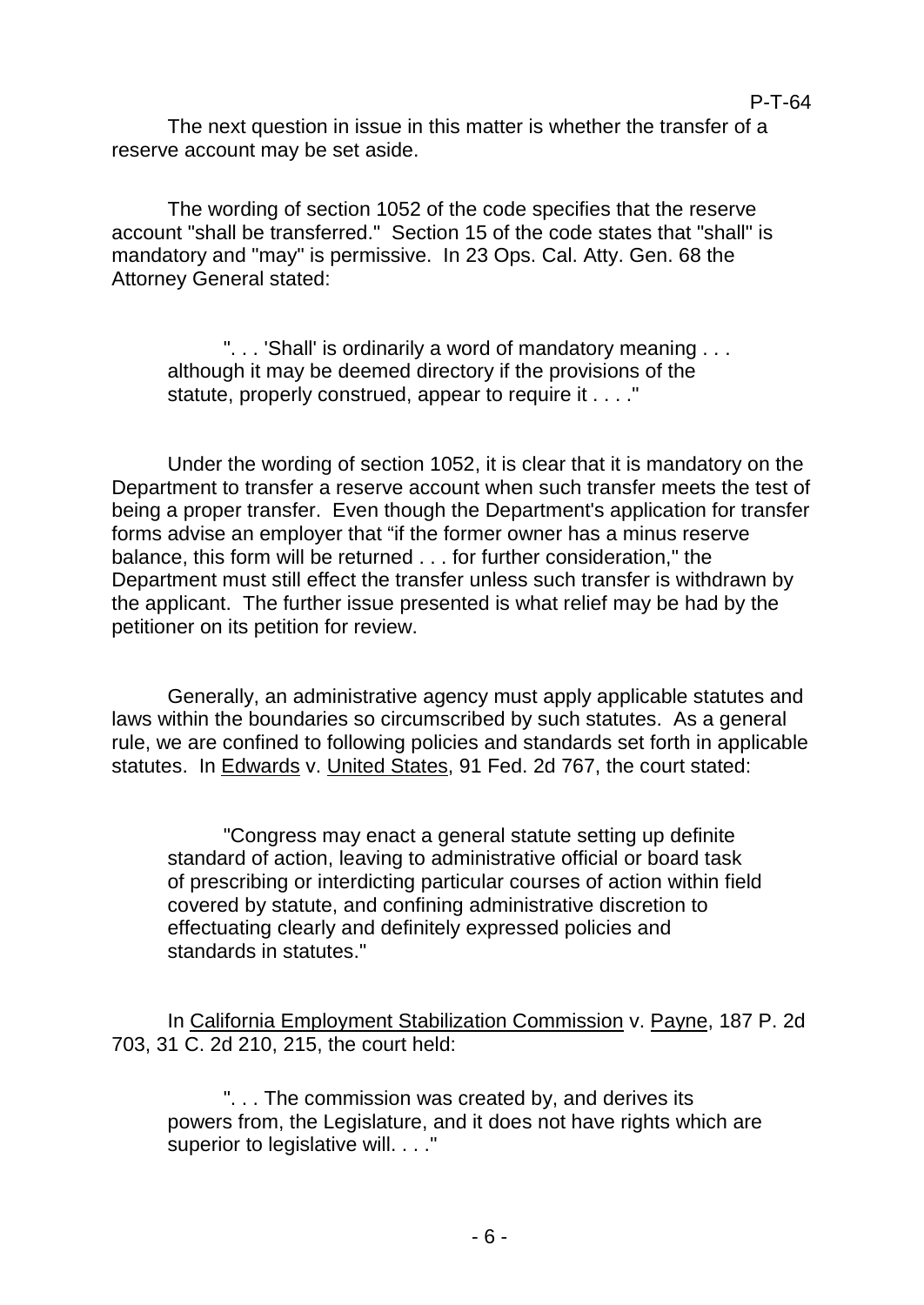P-T-64

In addition the California Supreme Court stated in a recent case:

"An administrative agency may not exercise its sublegislative power to modify, alter or enlarge provisions of the legislative act which is being administered." (Ralphs Grocery Co. v. Reimel, 70 Cal. Rptr. 407, 444 P. 2d 79)

In Tax Decision No. 2280, a case where the Department found it had made an error in transferring a reserve account, we held that the Department acted within its administrative capacity in retroactively denying the transfer. The Department had a duty to correct its prior action when the error was discovered. Likewise, we may set aside a reserve account transfer if any error was made. In Tax Decision No. 2321, we held that where the Department had made an error in computation, the successor employer, although having applied for the transfer of reserve account, should not be burdened with the negative accumulation of experience if it had relied on advice by the Department in making its decision to apply for a transfer of reserve account to its detriment. In effect, an estoppel would lie in such case.

Estoppels are not favored in the law and the doctrine is applicable only where it is established by clear and substantial evidence that equity between the parties demands that one of the parties be estopped to deny previous declaration or conduct upon which another party has relied and acted in good faith to the latter's a detriment.

In the instant case, the evidence does not show the petitioner applied for transfer of reserve account relying on any information furnished it by the Department. Therefore, the transfer may not be set aside on an estoppel basis.

The most pressing question herein is whether the statutes involved can be interpreted in such manner that the transfer of reserve account once completed may be set aside on any basis except estoppel, misrepresentation, or errors made in computation by the Department.

In cases arising under benefit and disability claims involving requests for backdating or cancellation of claims filed with the Department, we have held that there is no authority in the code for cancellation of a valid claim once established, unless equity requires such cancellation.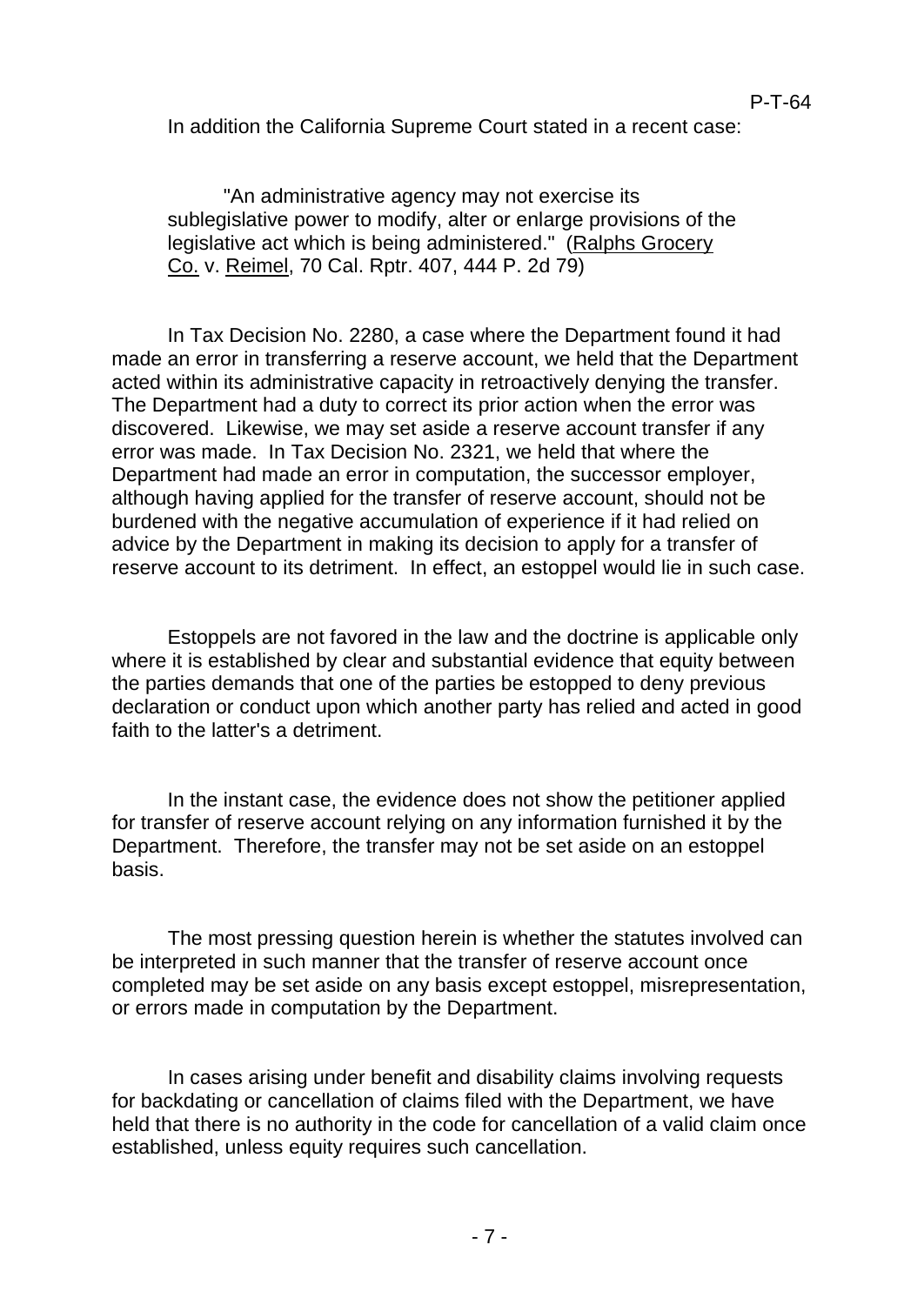In the instant case, although the petitioner's auditor was unfamiliar with reserve account transfer under the California Unemployment Insurance Code, sufficient information was furnished on the form which was sent to the employer by the Department to clearly point out that once the form was completed, a transfer of reserve account would be made. Further, it was not mandatory for the petitioner's auditor to complete the application for reserve account transfer. Since he had worked in the area and was somewhat familiar with reserve account and merit rating systems, he could well have requested information from the Department before applying for the transfer. The petitioner elected to apply for the reserve account transfer. It made its selection and ran the risk of having an account transferred which would be disadvantageous. In our opinion the reasoning in the disability and benefit decisions is applicable to the facts in this case. When transfer of the reserve account was requested by the petitioner, the Department was bound to effect such transfer. The petitioner is bound by its election unless equitable principles of law require the transfer be set aside.

At the time the transfer was made, there was a positive balance in the predecessor's reserve account. The Department was under no duty to inform the petitioner that charges were pending against the account. The facts show the petitioner acquired a positive balance at the time of the transfer.

As we have stated above, we are limited in the relief which can be afforded the petitioner. We can only go so far as to correct any errors made by the Department at the time of the transfer. The record shows the Department acted on the petitioner's application, there were no errors in computation, and no misinformation was furnished to the petitioner on which it relied to its detriment. Although the Department as a matter of policy advises successor employers that, "If the former owner has a minus reserve balance this form will be returned to you without transfer for further consideration," the question of the propriety of the Department in giving successor employers such "a break" is not before us. The petitioner was entitled to have its reserve account transferred. We conclude the transfer of reserve account was proper and therefore the petition for review is denied.